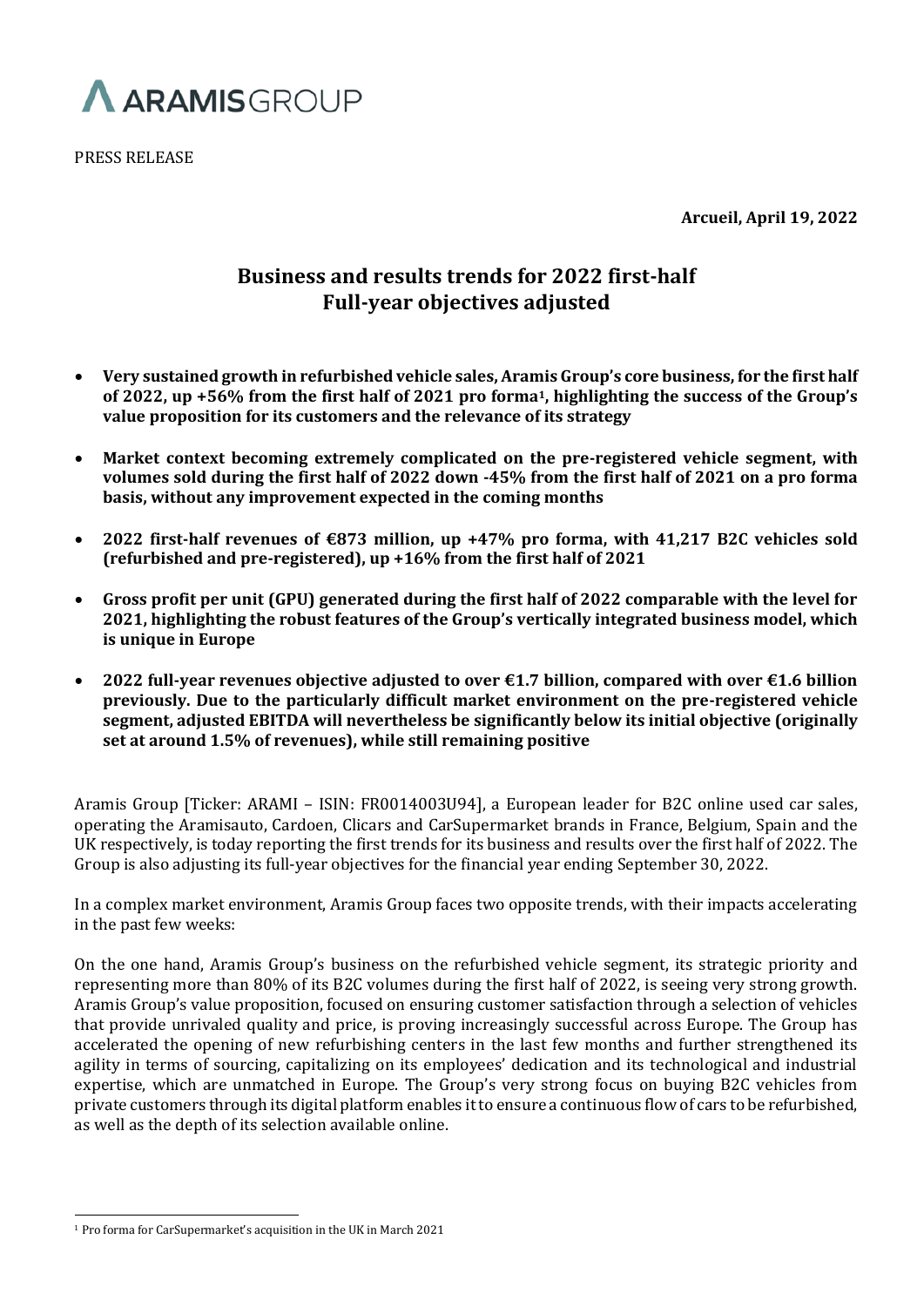On the other hand, the Group is being affected by the very limited availability of pre-registered cars due to the major slowdowns on manufacturers' new vehicle production lines, linked in particular to a shortage of semiconductors. This has had a major impact on performance levels in the pre-registered vehicle segment, which the Group's business in France and Belgium is exposed to. Due to the continued uncertainty surrounding the timeframe for a potential normalization of new vehicle production, no significant improvement is expected to be seen over the coming months. This trend has been compounded in particular by the deteriorating geopolitical situation on the borders of the European Union.

The price rises triggered by this exceptional situation across the entire automotive market are not likely to ease in the short term.

In this unprecedented context, Aramis Group is confirming its strategic priorities and ramping up its development of refurbished vehicle sales.

The Group's preliminary results for the first half of 2022 indicate a very strong growth in refurbished vehicle volumes sold, up +56% from the first half of 2021, and a sharp contraction in pre-registered vehicle volumes sold, down -45% year-on-year, on a pro forma basis. 2022 first-half revenues climbed to €873 million, up +47% pro forma. In total, 41,217 B2C vehicles were sold, a +16% increase compared with the volumes for the first half of 2021.

With its unique vertically integrated business model and outstanding commitment of its teams, the Group effectively commands all the links in the value chain. The operational efficiency developed over the years is reflected in its levels of gross profit per unit (GPU), which set the standard on the continent, significantly outpacing its main European peers. For the first half of 2022, this GPU is expected to be comparable with the full-year figure for FY 2021, highlighting Aramis Group's ability to rapidly adapt to even the most extreme market conditions.

Despite the sharp slowdown in activity on the pre-registered vehicles segment, adjusted EBITDA for the first half of 2022 will remain positive, once again positioning Aramis Group as the only operator in its sector to combine rapid organic growth and a proven business model.

# **2022 full-year objectives adjusted**

For the full financial year 2022 (ending September 30, 2022), the Group is still forecasting strong revenues growth compared with FY 2021, with over  $\epsilon$ 1.7 billion expected (vs. over  $\epsilon$ 1.6 billion previously). This performance will be driven by strong progress with refurbished vehicle volumes (at least +45%), as well as a significant price effect. The volumes of pre-registered vehicles sold are expected to contract sharply (at least -50%), with the entire automotive industry reporting historically low inventory levels.

The gross profit per unit (GPU) will continue to benefit from the Group's effective management of its industrial capabilities and agility with its multi-channel sourcing. The figure for FY 2022 is expected to be close to the level for FY 2021.

However, as the total number of units of vehicles sold (pre-registered and refurbished) is now expected to come in below Aramis Group's original objectives, the absorption of SG&A costs will be less effective than expected. In addition, in terms of marketing, Aramis Group is continuing to ramp up its efforts to generate traffic with a view to both boosting its online sales and promoting its offer to buy vehicles from private customers. Alongside this, the Group is continuing to invest in further strengthening awareness of its brands through targeted advertising campaigns. As a result, adjusted EBITDA will come in significantly below its initial objective (which was about 1.5% of revenues) while still remaining positive.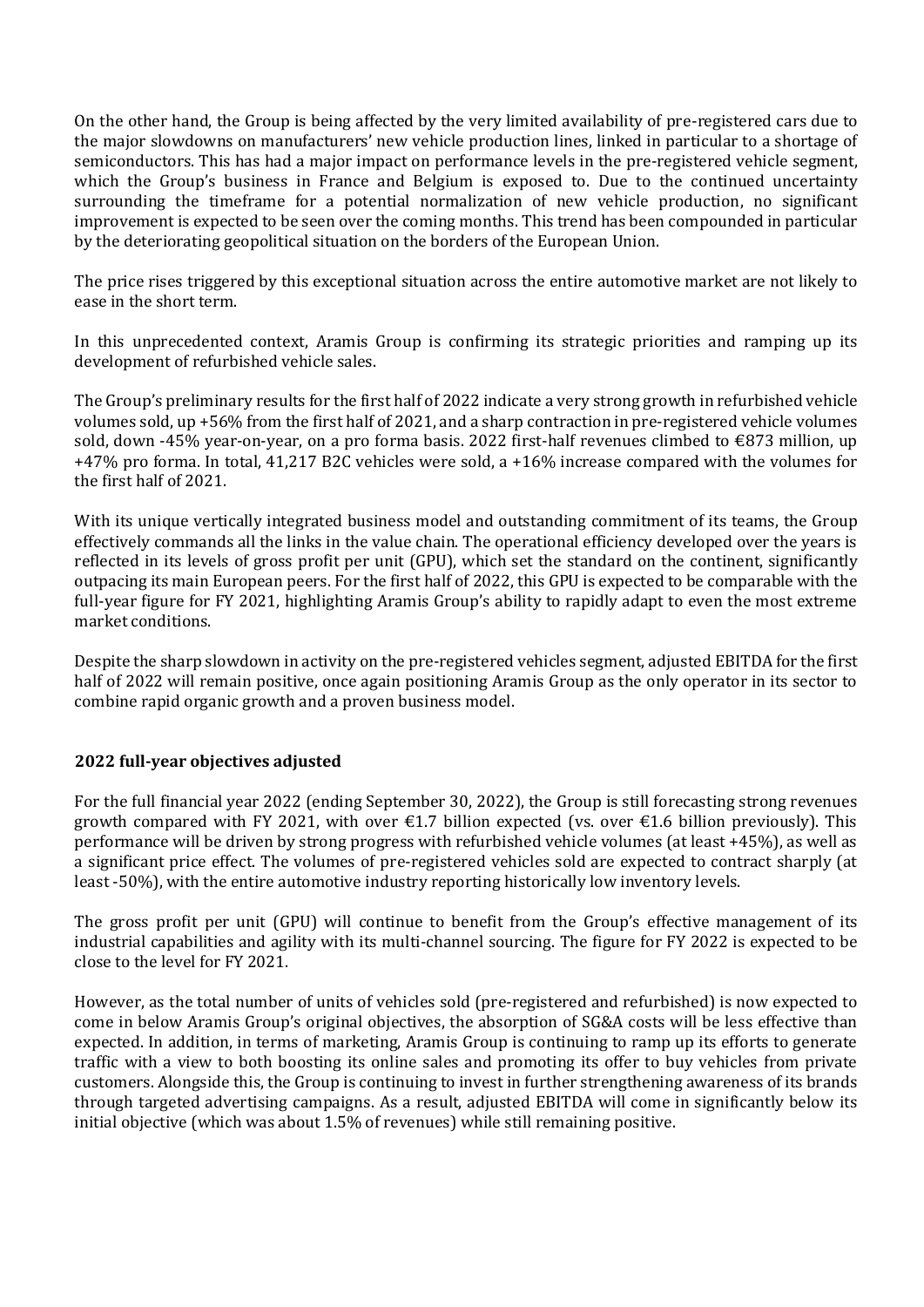Lastly, from a balance sheet perspective, the business model's evolution, replacing pre-registered vehicles (requiring limited technical work) with used vehicles purchased from private owners (requiring a more indepth technical review), is leading to a natural evolution in terms of refurbishing and logistical intensity. This is resulting in a longer inventory turnover and an average increase in inventory levels in terms of days of activity, while their value is also rising due to the external factor of widespread price inflation.

Aramis Group's full-year objectives for FY 2022 can now be summarized as follows:

|                                                       | <b>Previous full-year</b><br>objectives for 2022 | New full-year<br>objectives for 2022 |
|-------------------------------------------------------|--------------------------------------------------|--------------------------------------|
| Revenues                                              | Over $\epsilon$ 1.6 billion                      | Over $\epsilon$ 1.7 billion          |
| Growth in B2C volumes sold<br>of refurbished vehicles | Over $+45%$                                      | Over $+45%$<br>(unchanged)           |
| Adjusted EBITDA                                       | Around 1.5%<br>of revenues                       | Over 0                               |

These new full-year objectives are like-for-like and do not include any assumption for a further significant deterioration in automotive market conditions or the current geopolitical situation.

Aramis Group's strategic priorities, sound financial position and longer-term outlook remain unchanged: the Group is continuing to develop on a major used vehicle market (over  $\epsilon$ 400 billion annually), which is extremely fragmented and currently being disrupted. Aramis Group benefits from proven competitive advantages on this market, thanks in particular to its vertically integrated business model, its excellent knowledge of customers' needs across each of its geographies, and its continued support from Stellantis, its majority shareholder.

Aramis Group is therefore able to reconfirm the ambitions set out at the time of its IPO, aiming to generate, on a like-for-like basis, at least €3 billion of revenues and a 3% adjusted EBITDA margin by 2025, and then at least €6 billion of revenues and an 8% adjusted EBITDA margin by 2030.

The Group will release its full set of results for the first half of FY 2022 on May 16, 2022, after market close.

**\*\*\***

# **About Aramis Group**

*Aramis Group is a leading European B2C platform for online used car sales, operating the Aramisauto, Cardoen, Clicars and CarSupermarket brands, in France, Belgium, Spain and the UK respectively. The Group is transforming the used car market and harnessing digital technology to support customer satisfaction with a fully vertically integrated business model. For FY 2021, on a pro forma basis, Aramis Group generated full-year revenues of €1.36 billion, sold more than 80,000 vehicles B2C, and recorded more than 73 million visits to its websites. At end-September 2021, the Group had more than 1,800 employees, a network of 60 agencies and three industrial refurbishing sites. Aramis Group is listed on Euronext Paris Compartment A (Ticker: ARAMI – ISIN: FR0014003U94). For more information, visit [www.aramis.group.](http://www.aramis.group/)*